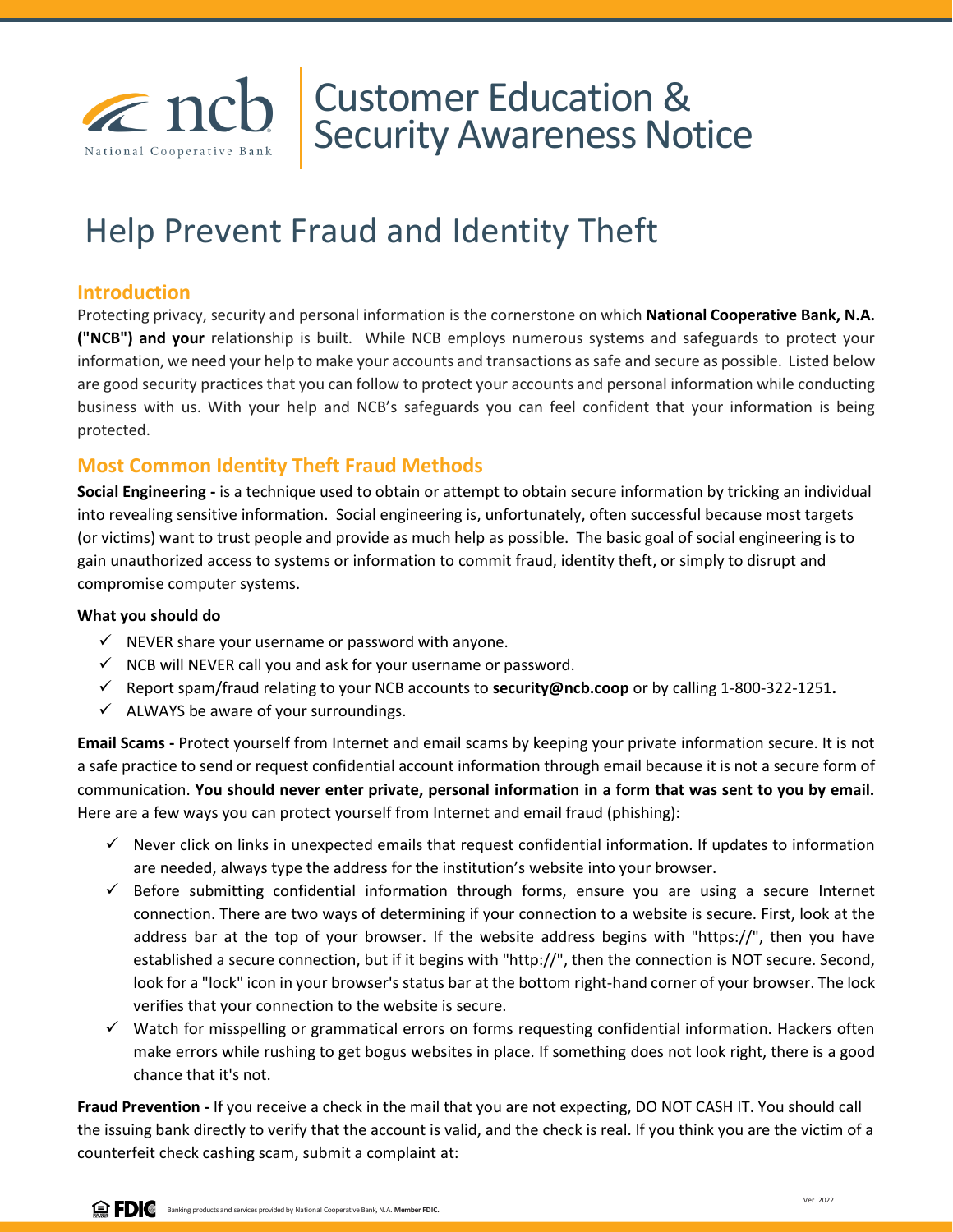https://www.fdic.gov/consumers/assistance/filecomplaint.html or file a complaint with the U.S. government Internet Crime Complaint Center at: http://www.ic3.gov/default.aspx.

The FDIC Cyber and Financial Crimes Section can also be contacted at:

## **FDIC's Cyber Fraud and Financial Crimes Section 550 17th St., NW, Room F-4040, Washington, D.C. 20429**

## **More Information on Identity Theft**

- Federal Deposit Insurance Corporation: https://www.fdic.gov/consumers/assistance/protection/IdTheft.html
- Federal Trade Commission: https://www.consumer.ftc.gov/features/feature-0014-identity-theft
- Social Security Administration: https://www.ssa.gov/pubs/EN-05-10064.pdf
- U. S. Department of the Treasury: https://www.treasury.gov/services/report-fwa/Pages/id\_theft.aspx
- U. S. Department of the Treasury/OCC: https://www.occ.gov/topics/consumers-and-communities/consumerprotection/fraud-resources/types-of-consumer-fraud.html

NCB will never request a customer's personal information (bank card number, full account number, full social security number, personal identification number or password) through email or by phone. If you should ever receive an email or phone call requesting your personal, confidential information that appears to be from NCB, DO NOT respond and contact us immediately at 1-800-322-1251.

**Corporate Account Takeover Fraud -** is a form of corporate identity theft where a business' online banking credentials are stolen by malware. Criminal entities can then initiate fraudulent banking activity, including wire transfers and ACH payments. Corporate Account Takeover Fraud involves compromised identity credentials and is not about compromises to the wire system, ACH Network or other bank systems.<sup>1</sup>

## **Mail Fishing and Check Washing**

**Mail Fishing** happens when thieves steal outgoing mail from U.S. Postal Service blue drop boxes before it can be picked up. There are several ways to commit mail fishing:

- $\checkmark$  Thieves will lodge a catching device inside the box and remove it before the scheduled pick up.
- $\checkmark$  Thieves may also apply ultra-strength adhesive to a string, tie it to a water bottle or piece of cardboard, and manually pull up the pieces of mail.
- $\checkmark$  Gift cards, replacement debit or credit cards and/or checks (essentially any documents that can be cashed in, forged, or used to steal person information) are stolen.

**Check Washing** is the process of erasing details from checks to allow them to be rewritten, usually for criminal purposes such as a fraudulent withdrawal from a victim's bank account.

Thieves can also use the account number and routing number from your checks to initiate electronic transfers. What you can do:

- ✓ Make outgoing payments via Bill Payment/ACH/Electronic debit
- $\checkmark$  If a check must be issued, follow the below tips to avoid mail fishing:
	- $\circ$  Use the letter slots inside your Post Office or hand your mail directly to your letter carrier.
	- o For collection boxes: Drop your mail off as close to possible to collection time. Avoid dropping mail in collection boxes at night or during holiday weekends.
	- $\circ$  Check to see if your mail dropped down into the mailbox and is not hung up on any other surface.
	- $\circ$  When dropping off mail, remain observant of cars and people who appear suspicious.

<sup>1</sup> Source: NACHA.org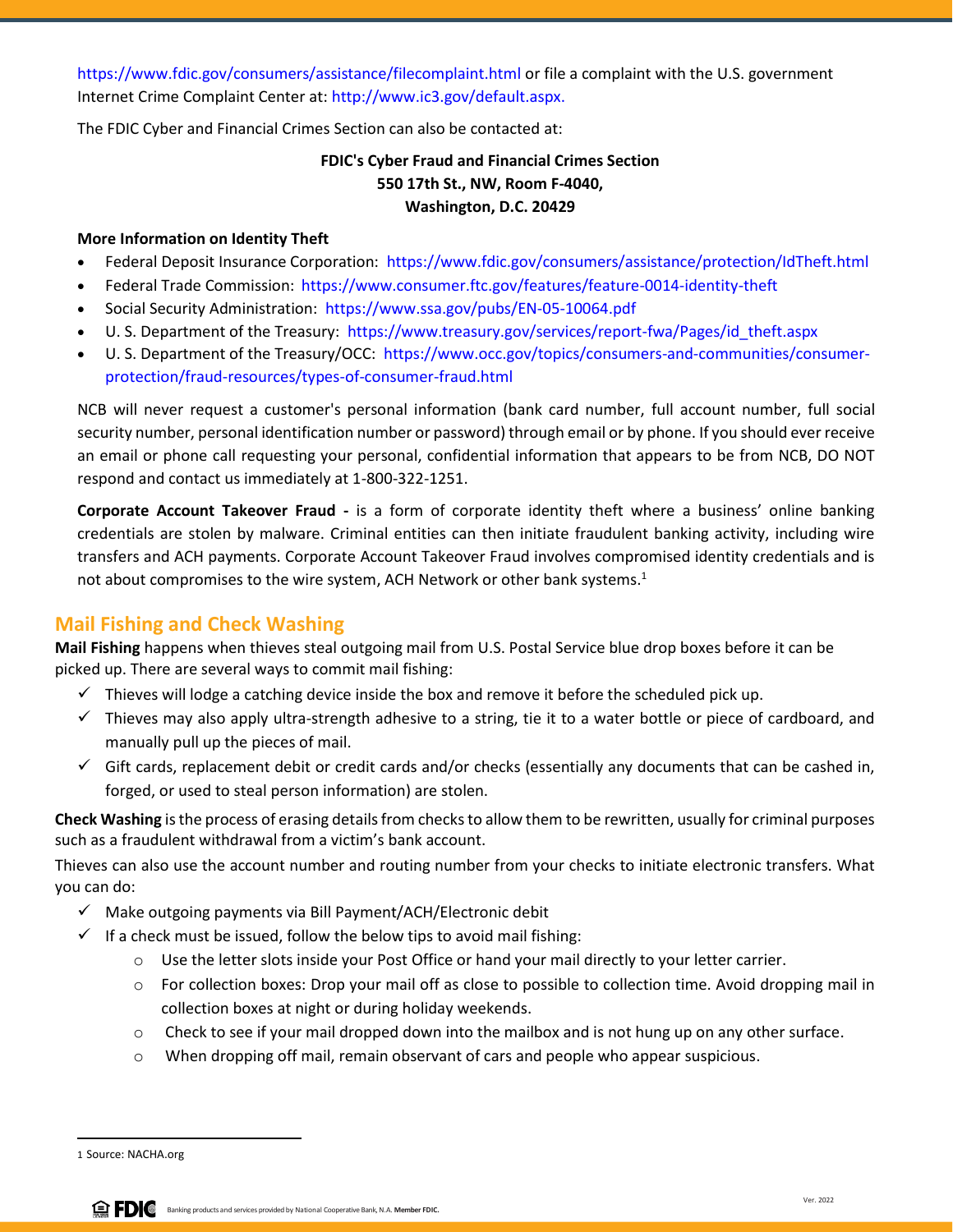## **COVID-19 Related Fraud**

Criminals are taking advantage of fears surrounding the COVID-19 pandemic. Scammers are using fake websites direct calls, emails, texts, and social media posts in attempts to get your information. These communications could be promoting awareness and prevention tips, fake information about cases in your neighborhood, promoting fake work from home opportunities, soliciting donations, offering advice on unproven treatments, or providing fake information about government benefits. Here are some tips for Avoiding COVID-19 Scams:

- $\checkmark$  Do not respond to calls or texts from unknown numbers, or any others that appear suspicious.
- $\checkmark$  Never share your personal or financial information via email, text messages, or over the phone.
- $\checkmark$  Be cautious if you are being pressured to share any information or make a payment immediately.
- $\checkmark$  Scammers often spoof phone numbers (https://www.fcc.gov/consumers/guides/spoofing-and-caller-id) to trick you into answering or responding. Remember that government agencies will never call you to ask for personal information or money.
- ✓ Scammers will also spoof email addresses and websites. Be wary of emails from government agencies or healthcare organizations. For information go directly to government websites.
- $\checkmark$  Do not click any links in a text message or email. If a friend sends you a text with a suspicious link that seems out of character, call them to make sure they were not hacked.
- $\checkmark$  Always check on a charity (for example, by calling or looking at its actual website) before donating. (Learn more about charity scams (https://www.fcc.gov/scam-charities-will-take-your-money-and-run).)

**If you think you have been a victim of a coronavirus scam, contact law enforcement immediately. File coronavirus scam complaints online with the Federal Trade Commission (https://reportfraud.ftc.gov/#/).** 

# **Tips for Protecting Your Mobile Device**

As the use of mobile devices continues to climb, cyber criminals are targeting mobile devices more frequently. With the increase in mobile device usage, mobile banking has become more common. It is easy to forget that your mobile device can be vulnerable, but any device connected to the internet is at risk. NCB suggests the following tips:

- $\checkmark$  Use the biometric features such as face or fingerprint reader on your smartphone. The use of passcodes should be used on other devices.
- $\checkmark$  Log out completely when you finish a mobile banking session.
- $\checkmark$  Protect your phone from viruses and malicious software, or malware, just like you do for your computer by installing mobile security software.
- $\checkmark$  Use caution when downloading apps. Apps can contain malicious software, worms, and viruses. Beware of apps that ask for unnecessary "permissions."
- $\checkmark$  Download the updates for your phone and mobile apps.
- ✓ Avoid storing sensitive information like passwords or a social security number on your mobile device.
- $\checkmark$  Tell NCB immediately if you change your phone number or lose your mobile device.
- ✓ Be aware of shoulder surfers. The most basic form of information theft is observation. Be aware of your surroundings especially when you are keying in sensitive information.
- $\checkmark$  Wipe your mobile device before you donate, sell, or trade it using specialized software or using the manufacturer's recommended technique. Some software allows you to wipe your device remotely if it is lost or stolen.
- ✓ Beware of mobile phishing. Avoid opening links and attachments in emails and texts, especially from senders you do not know. And be wary of ads (not from your security provider) claiming that your device is infected.
- ✓ Watch out for public Wi-Fi. Public connections are not very secure, so don't perform banking transactions on a public network. If you need to access your account, try disabling the Wi-Fi and switching to your mobile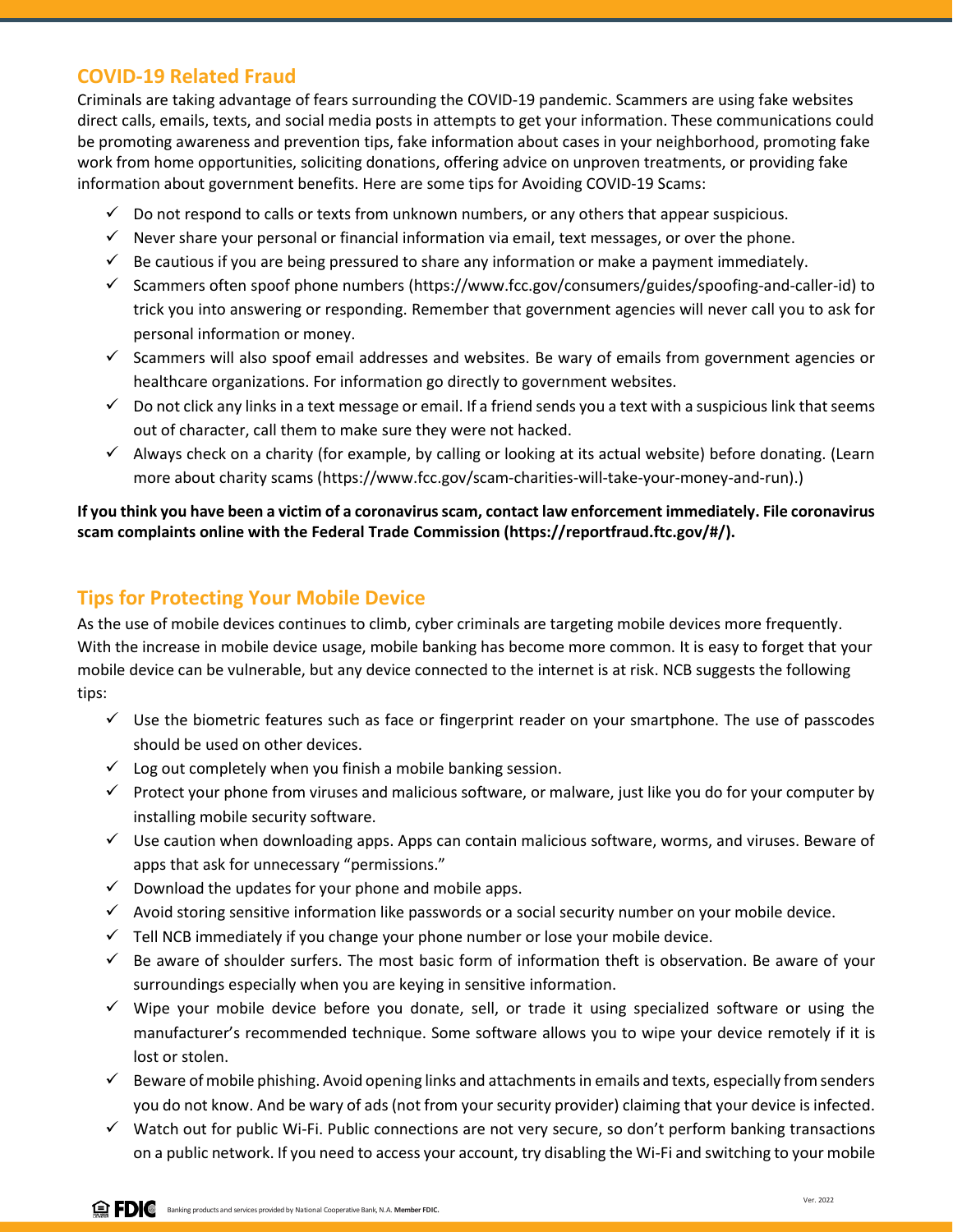network. Consider using a Virtual Private Network (VPN) app to secure and encrypt your communications when connecting to a public Wi-Fi network. (See the Federal Trade Commission's tips for selecting a VPN app.)

**Report any suspected fraud to NCB immediately. Log into your NCB account often to check your transaction activity and report any suspected fraud to NCB as soon as possible.** 

# **How You Can Protect Your Privacy**

**Identity Theft** is one of today's fastest growing crimes. With **identity theft**, a thief uses stolen personal information, such as a Social Security number or bank account number, to open accounts or initiate transactions in your name. Most victims will not discover the fraud until they apply for a loan or receive a call from a collection agency. Clearing your name and erasing the effects of identity theft can take months or even years to reestablish your creditworthiness. Here are some helpful tips to avoid becoming a victim of identity theft:

## **Personal Identifying Information**

- ✓ Always protect personal identifying information, such as your date of birth, Social Security number, credit card numbers, bank account numbers, Personal Identification Numbers (PINs) and passwords.
- ✓ Do not give any of your personal identifying information to any person who is not permitted to have access to your accounts.
- $\checkmark$  Do not give any of your personal identifying information over the telephone, through the mail or online unless you have initiated the contact and know and trust the person or company to whom it is given.

## **Credit, Debit and ATM Cards**

- $\checkmark$  Limit the number of debit, credit, and ATM cards that you carry.
- $\checkmark$  Sign new cards as soon as you receive them and cancel all cards that you do not use.
- $\checkmark$  Retain all receipts from card transactions.
- $\checkmark$  Report lost or stolen cards immediately.
- $\checkmark$  Report suspicion of fraud to your bank immediately.
- $\checkmark$  Sign up for fraud alerts.
- ✓ Download the Card Valet app from the App Store or Google Play to set personal preferences for fraud and other alerts.

## **Mail**

- $\checkmark$  Promptly remove mail from your mailbox.
- $\checkmark$  Deposit outgoing mail in a post office collection box, hand it to a postal carrier, or take it to a post office instead of leaving it in your doorway or home mailbox, where it can be stolen.
- $\checkmark$  Sign up for online banking/electronic statements:
	- $\circ$  To sign up for online banking go to <https://www.ncb.coop/personal-banking/online-mobile> and click '**Enroll in Online Banking**'.
	- $\circ$  To sign up for mobile banking download the National Coop Bank app from the App Store or Google Play to get started.
	- o To sign up for e-statements log into your online banking and go to 'E-statements'

## **Credit Reports**

- $\checkmark$  Order a copy of your credit report annually and review it for accuracy.
- $\checkmark$  Check your credit report for unauthorized bank accounts, credit cards and purchases.
- $\checkmark$  Look for anything suspicious in the section of your credit report that lists who has received a copy of your credit history.

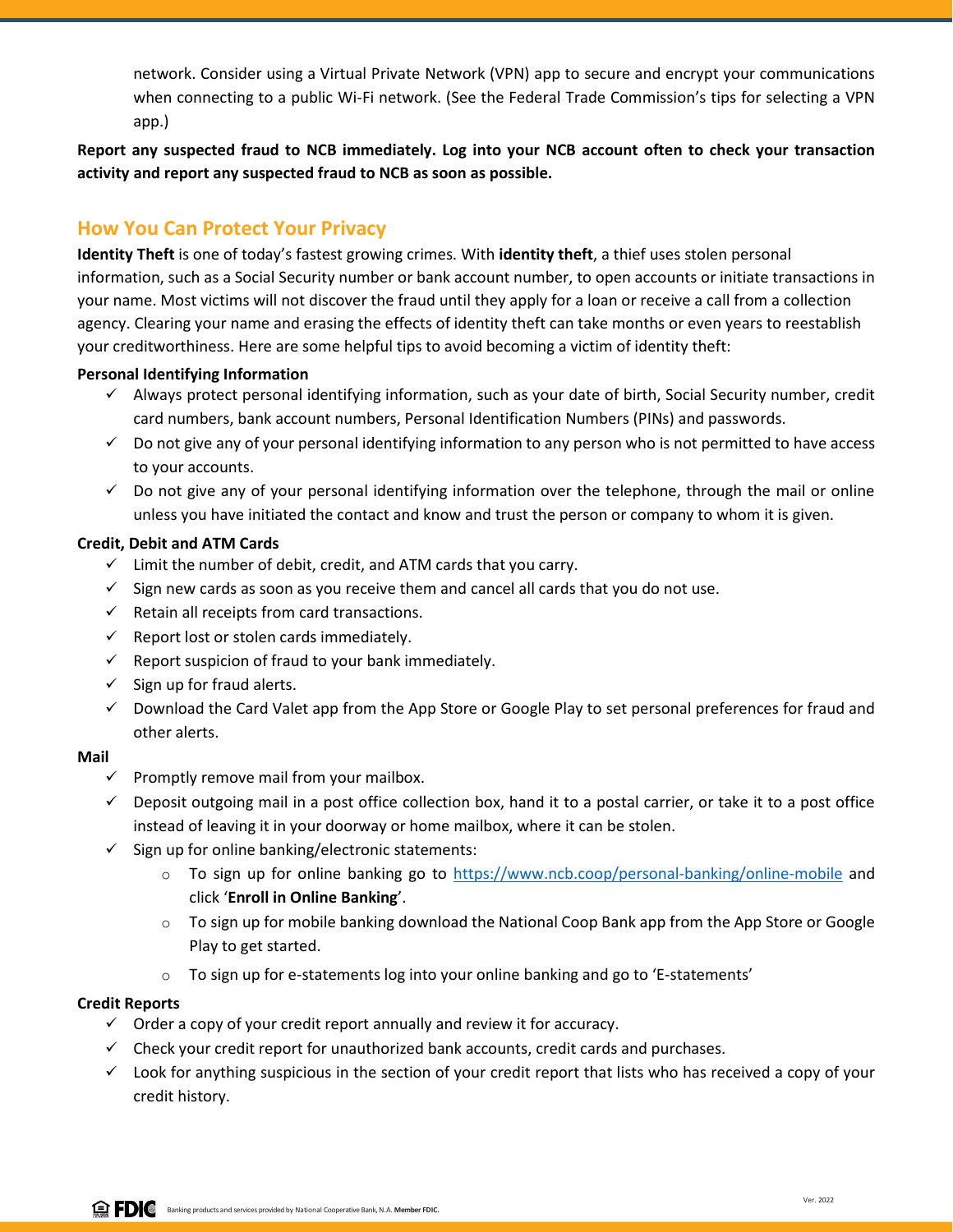$\checkmark$  You can obtain your free credit reports as follows:

| Online:   | www.AnnualCreditReport.com           |
|-----------|--------------------------------------|
| By phone: | (877) 322-8228                       |
|           | Annual Credit Report Request Service |
| By mail:  | P.O. Box 105281                      |
|           | Atlanta, GA 30348-5281               |

#### **Bank Account and Credit Card Statements**

- ✓ Contact your financial institution immediately if a bank account or credit card statement does not arrive on time.
- $\checkmark$  Review your bank account and credit card statements promptly and immediately report any discrepancy or unauthorized transaction.
- ✓ Sign up for e-statements by logging into your online banking and go to '**E-statements**' to sign up.

## **Telephone and Internet Solicitations**

- $\checkmark$  Be suspicious of any unsolicited offer made by telephone, on a website or in an email.
- $\checkmark$  Do not respond to an unsolicited email that requests any personal identifying information.
- $\checkmark$  Before responding to a telephone or Internet offer, determine if the person or business making the offer is legitimate.

**NCB will never request a customer's bank card number, account number, Social Security number, Personal Identification Number (PIN) or password through email. Should you receive an email requesting such information that appears to be from NCB, do not respond to the email and contact us immediately at 1-800-322-1251.**

#### **Home Security**

- $\checkmark$  Store extra checks, credit cards, documents that list your Social Security number, and similar items in a safe place.
- $\checkmark$  Shred all credit card receipts and solicitations, ATM receipts, bank account and credit card statements, canceled checks, and other financial documents before you throw them away.

## **PINs and Passwords**

- $\checkmark$  Memorize your PINs and passwords and keep them confidential.
- $\checkmark$  Change your passwords periodically.
- ✓ Avoid selecting PINs and passwords that will be easy for an identity thief to figure out.
- $\checkmark$  Do not carry PINs and passwords in your wallet or purse or keep them near your checkbook, credit cards, debit cards or ATM cards.

#### **Wallets and Purses**

- ✓ Do not carry more checks, credit cards, debit cards, ATM cards and other bank items in your wallet or purse than you really expect to need.
- ✓ Do not carry your Social Security number in your wallet or purse.

#### **Miscellaneous**

- $\checkmark$  Use common sense and be suspicious when things do not seem right.
- $\checkmark$  Be suspicious of any proposed transaction that requires you to send an advance payment or deposit by wire transfer.
- ✓ Make sure that you have installed and run updated anti-virus and anti-malware software. Both viruses and malware can leave your computer vulnerable to attack and intrusion. Anti-virus & anti-malware software is especially important if you are using a broadband Internet connection like DSL, cable, or satellite.
- $\checkmark$  Install a firewall, either software or hardware. A firewall will prevent attacks on your computer through the Internet by determining if a requested connection is malicious or not. A firewall is especially important if you are using a broadband Internet connection such as DSL, cable, or satellite.